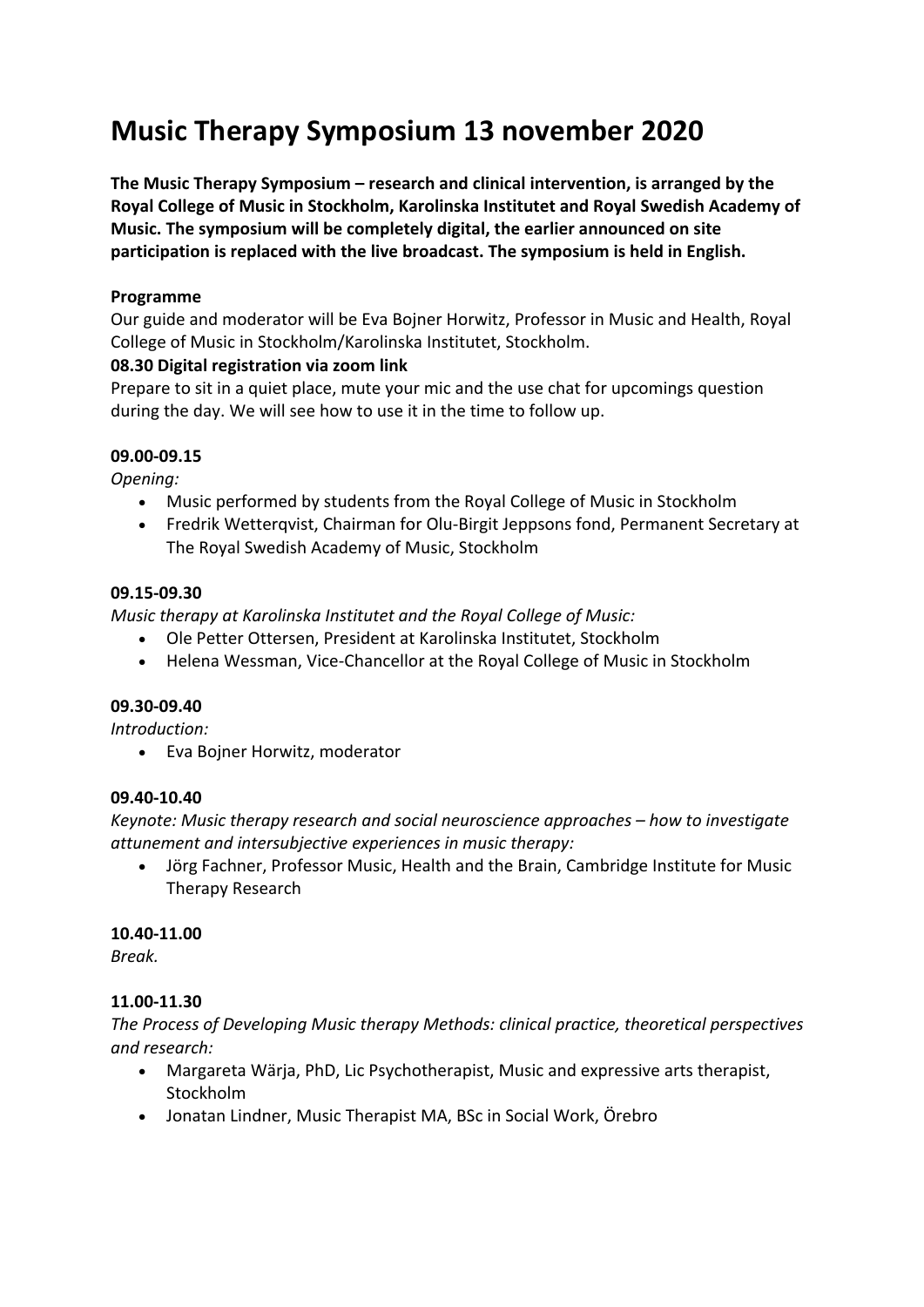# **11.30-12.00**

*Pros and cons with knowledge in music and music therapy as an integrated part of the future education of health care professional:*

- Louise Eulau, PhD., Nurse, Musicologist and Director of Studies at Sophiahemmet University, Stockholm
- Annika Östman Wernerson, Professor in Kidney and Transplantation Science, Academic Vice President of Higher Education at Karolinska Institutet, Stockholm

#### **12.00-13.00**

*Break for lunch. Zoom open, possibilites to communicate through chat function.*

#### **13.00-13.15 Music**

• Music performed by students from the Royal College of Music in Stockholm

## **13.15-13.55**

*Music therapy within interdisciplinary rehabilitation for adult acquired brain injury:*

- Alison Godbolt, MD, consultant University Department of Rehabilitation Medicine at Danderyd Hospital
- Ingrid Hammarlund, Music Therapist MA, supervisor
- Marianne Wallin, music therapist MA, Chair of the Swedish association of Music Therapy

#### **13.55-14.25**

*Promoting health with music therapy – two theses within neonatal and pediatric care:*

- Alexandra Ullsten, PhD, Music and Art Therapist, Centralsjukhuset Karlstad, Region Värmland & Affiliated Researcher, School of Health Sciences, Örebro University
- Lena Uggla, PhD, Music Therapist, GIM Therapist, KI and Karolinska University Hospital, Stockholm

## **14.25-14.45**

*Break.*

#### **14.45-15.15**

*How can music therapy help the severely sick child:*

- Britt Gustafsson, Pediatrician, Adjunct Professor Karolinska Institutet
- Ingrid Van`t Hooft, registered neuropsychologist, PhD, Karolinska Institutet
- Noomi Säfsten, Music Therapist BA, Supervisor
- Klas Blomgren, Pediatrician, Professor Karolinska Institutet

## **15.15-15.45**

*Music therapy and music-centered care for older persons – evidence and experiences:*

- Katarina Lindblad, Music Therapist MA, and PhD student in musicology at Örebro University
- Lis Jacobsson, Music Therapist BA, supervisor, project leader in elderly care services, City of Sundbyberg
- Staffan Josephsson, Professor of Occupational Therapy at the Department of Neurobiology, Care Sciences and Society, Karolinska Institutet